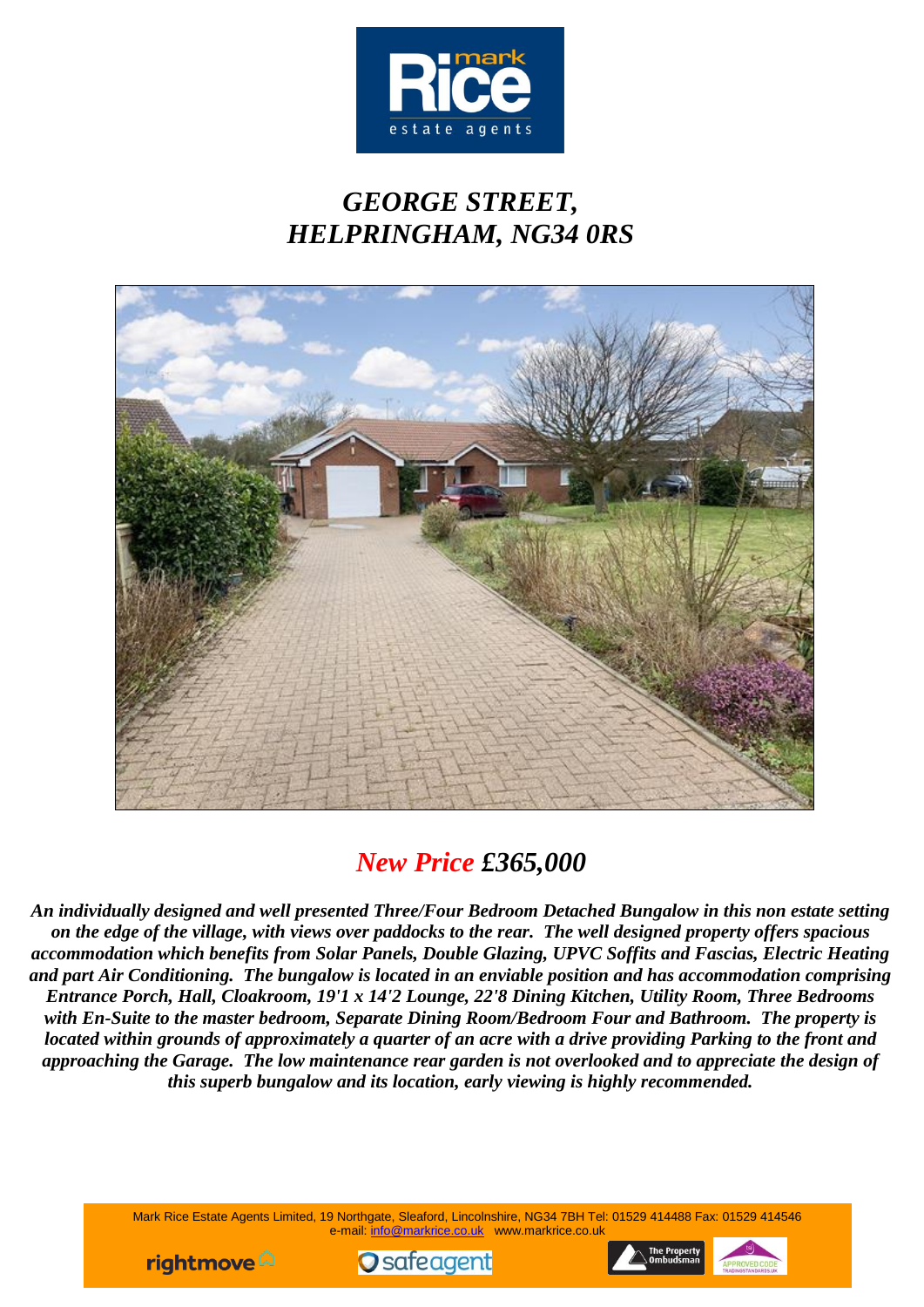#### *Location:*

*Helpringham is a popular village with amenities comprising Public House, Garage, Primary School, Post Office and General Stores and is situated close to the larger village of Heckington with amenities to cater for most day to day needs, tourist attractions, Doctor's surgery and railway station with services to surrounding areas.*

#### *Directions:*

*Travelling from Sleaford on the A17 towards Boston, turn right towards the village of Heckington. Upon reaching the centre of the village, at the crossroads turn right into Station Road. Follow this road out of the village and into Helpringham and once in the centre of the village, at the village green, turn left and continue straight ahead into George Street. The property is located on the right hand side and if leaving the village and is indicated by our 'For Sale' board.*

*A double glazed entrance door provides access to the Porch with a further door to the Hall having wall light points, airing cupboard, and air conditioning unit.*

*\_\_\_\_\_\_\_\_\_\_\_\_\_\_\_\_\_\_\_\_\_\_\_*

#### *Cloakroom: Having low level w.c, and pedestal hand washbasin.*

*Lounge: 5.82m (19'1") x 4.32m (14'2") narrowing to 4.17m (13'8") Having two picture windows to the rear, French doors to the garden, air conditioning unit and electric heater.*

*Dining Room/Bedroom 4: 3.56m (11'8") x 2.92m (9'7") Having electric heater, two display recesses and wall light point.*

# *Dining Kitchen: 6.91m (22'8") x 3.10m (10'2")*

*Having wall and base units, worktop, French doors to garden, air conditioning unit, double oven, electric hob, cooker hood, double bowl single drainer sink with monobloc tap, built-in dishwasher and fridge freezer and tiled splashbacks.*

# *Utility Room: 3.45m (11'4") x 2.29m (7'6")*

*Having wall and base units, worktop, inset sink, tiled splashbacks and plumbing for washing machine.*

# *Bedroom 1: 3.78m (12'5") x 3.56m (11'8")*

*Having electric wall heater, built-in wardrobes with sliding doors, three wall light points and coved ceiling.*

# *En-Suite:*

*Being 'L' shaped and having separate shower cubicle with mains fed unit, low level w.c, pedestal hand washbasin, chrome towel radiator, electric wall heater and tiled splashbacks.*

*Bedroom 2: 3.56m (11'8") x 3.48m (11'5") Having electric wall heater, built-in wardrobes and coved ceiling.*



*Lounge*



*Further Aspect*



 *Dining Room/Bedroom 4*



*Dining Kitchen*



*Further Aspect*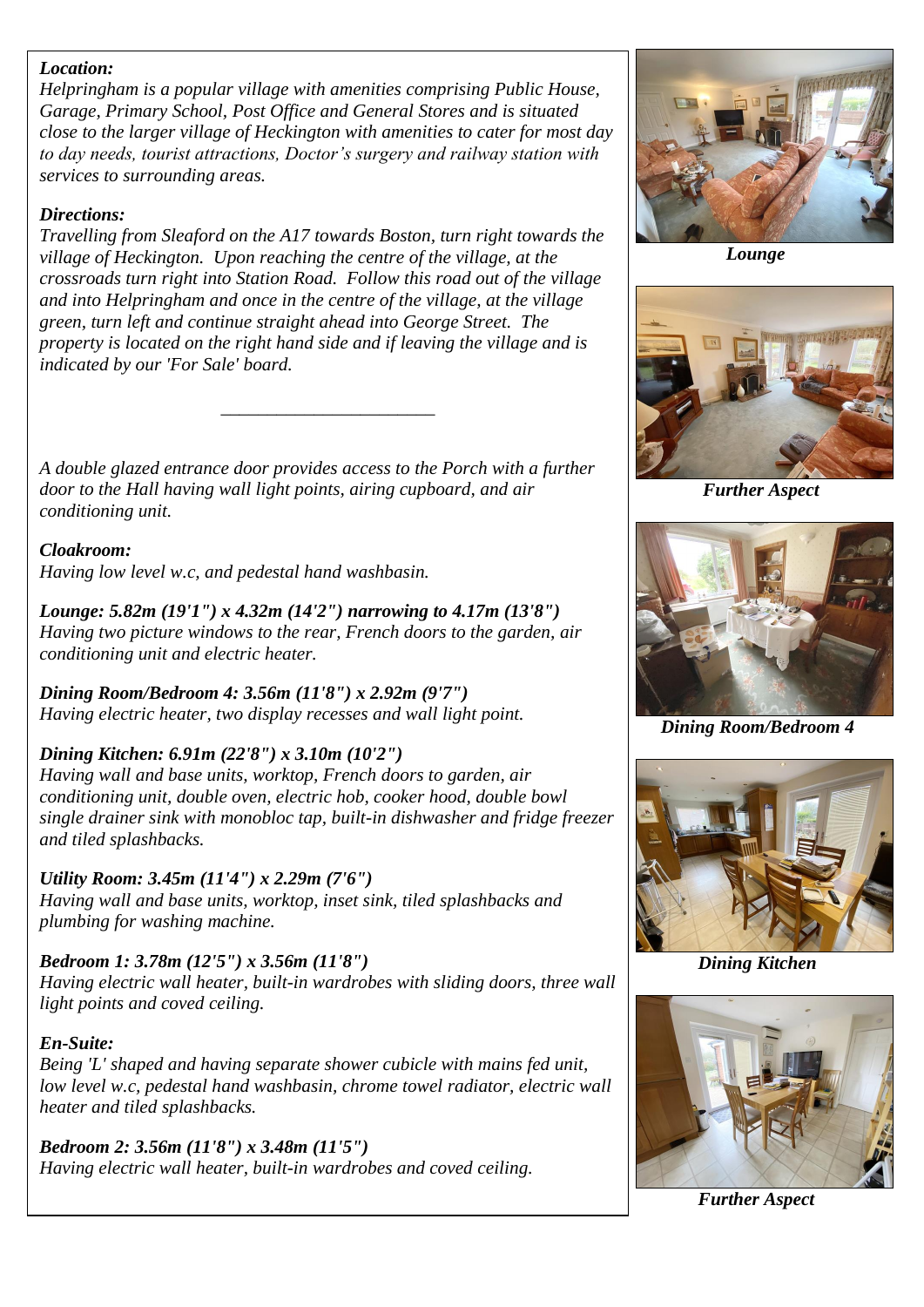#### *Bedroom 3: 2.31m (7'7") x 1.98m (6'6") Having electric wall heater.*

#### *Bathroom:*

*Having 'P' shaped shower bath with mixer tap and shower attachment, vanity hand washbasin with mixer tap, low level w.c, electric wall heater and tiled splashbacks.*

# *Outside:*

*The bungalow is located within grounds of approximately a quarter of an acre and has substantial gardens to the front which are laid to lawn with borders. A block paved drive provides Ample Parking and approaches the Garage 4.11m (13'6") x 3.48m (11'5") having electric shutter door and light and power points. The Rear Garden is laid to lawn with a block paved patio and borders..*





 *Utility Room*



 *Bedroom 1*



 *En-Suite*



*Bedroom 2*





*Bedroom 3 Bathroom* **<b>Bathroom Rear Garden**